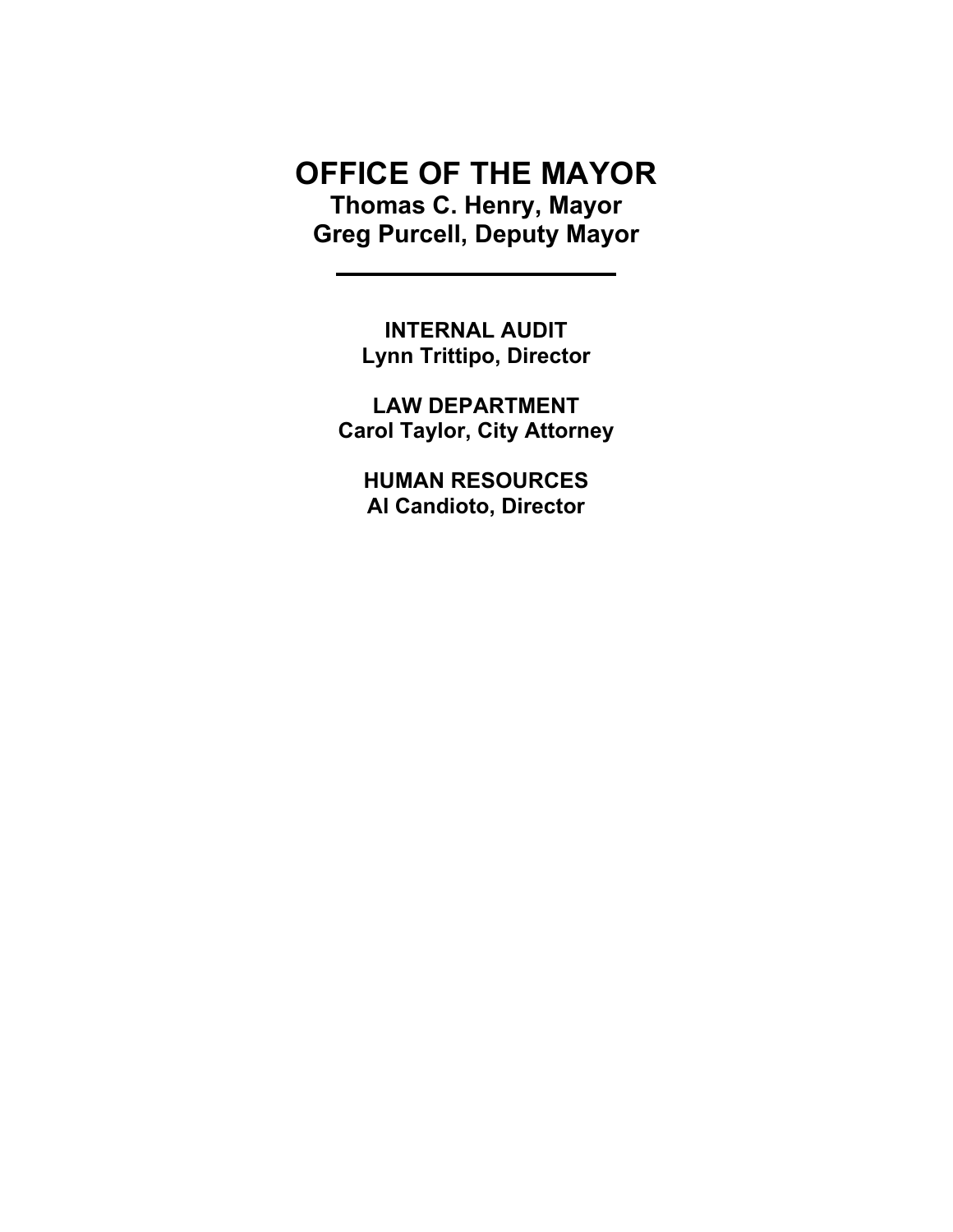# OFFICE OF THE MAYOR

### Mission Statement

l

It is the mission of the Office of the Mayor to assist the Mayor in serving the public by gathering information on important issues, assisting in analyzing those issues and developing policies to guide the course of the City for the future. At the direction of the Mayor, the office implements policy by coordinating and guiding the actions of the various divisions of the City government, and working cooperatively with other units of government, business, and other organizations to accomplish the goals of the City.

The Mayor's Office is comprised of: Executive Office, Public Information Office, Neighborhood Specialists, One Call Customer Service Center, Human Resources, Law Department, Benefits Department, Cable Fund, Internal Audit Department, and Information Systems.

#### Goals and Objectives

The goals of the Office of the Mayor include those goals as determined by the Comprehensive Plan:

- Retain and gain jobs
- Strategic Plan creation and implementation
- Maintain and enhance the City's capital assets
- Addressing capital and staff needs in the public safety division
- Responsible stewardship of public assets and infrastructure
- Improved disclosure of City finances
- Green initiatives
- Transparency in City government actions.

It is also the goal of the Office of the Mayor to include the goals and missions of the Neighborhood and Citizens Advocate Office, the Department of Public Information, and to assist individual citizens, neighborhood associations, and members of the media with their needs and questions concerning city government. The Neighborhood and Citizens Advocate Office mission is to serve as a mediator and advocate on behalf of the public and neighborhood associations in dealings with City departments, and to communicate with the Mayor the needs and desires voiced to the Office. The 3-1-1-One Call to City Hall Customer Service Center is designed to provide citizens and businesses with outstanding customer service by quickly and accurately responding to constituent questions and requests. It is the mission of the Public Information Office to provide information regarding administrative policies and city services to a variety of audiences, including the media, citizens, City Council, neighborhood leaders, City employees, and state/national groups.

The Public Information Office accomplishes its goals by researching issues, responding to media and public inquiry, organizing news conferences; assisting with maintaining the City's website; updating the Water Quality hotline recordings; representing the Mayor at events; operating the Government Access cable television station; organizing special events; and creating, brochures, letters, proclamations, newsletters, speeches, award applications and other written material.

The Mayor's office provides vision and direction for technology initiatives throughout City government.

### Special Projects Include but not limited to:

Mayor's staff serves on committees or boards including the following: Sewer Advisory Board, Senior Advisory Council, Affirmative Action Advisory Council, UEA Marketing Committee, Fort Wayne Government Access Editorial Board, Cedar Creek Watershed Alliance, Mayor's Commission on Domestic Violence, Rape & Sexual Harassment, Safety Village/Survive Alive House, HANDS Board, Citizens Advisory Committee, Three Rivers Festival, Regional Neighborhood Network Conference, Community Service Council, Area Partnerships, Youth Council, Downtown Improvement District Marketing Committee, Internal Audit Committee, Central City Housing Trust Fund, Convention and Visitors' Bureau,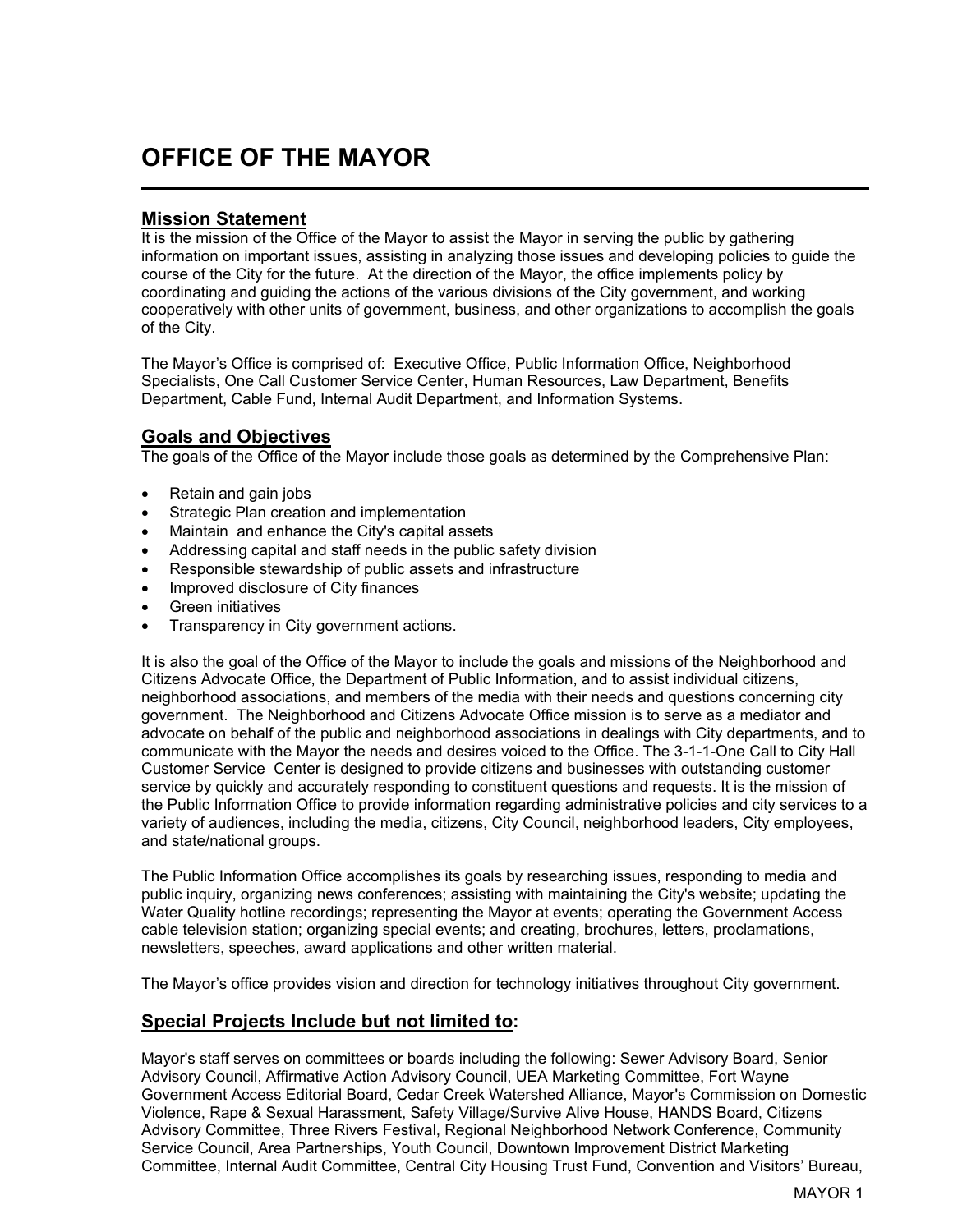Municipal Building Corporation, Workforce Investment Board, Stormwater Management Board of Directors, Liaison to the Allen County Board of Health, Cable Fund Board, Arts United Board, Hospital Authority Board, and Three Rivers Ambulance Authority Board.

- $\triangleright$  Representation at State Legislature
- $\triangleright$  Neighborhood cleanups
- $\triangleright$  Strategic Planning
- ▶ Crimestoppers Advisory Board
- Fort Wayne Government Access Television Programming
- $\triangleright$  Internet Home Page
- $\triangleright$  Media Training for Employees
- $\triangleright$  City Utilities Bill Stuffers
- UEA Annual Report
- Utilities Annual Report
- $\triangleright$  Water Quality Hotline
- $\triangleright$  State of the City Address
- Assistance with UEA Newsletter & Economic Development Newsletter
- $\triangleright$  Profits on Hold phone messages
- Consumer Confidence Report
- $\triangleright$  Fort Report employee newsletter
- > IACT and USCM Liaison
- > Municipal Government Week
- $\triangleright$  Fort Wayne City Services Guide
- $\triangleright$  Crisis Communication preparation and training
- $\triangleright$  Mayor's Night In
- $\triangleright$  Mavor's Night Out
- > Mayor's Neighborhood Walks
- **▶ City Services Survey**
- Customer Service Training
- Performance Measures Workshop
- $\triangleright$  CEO Roundtable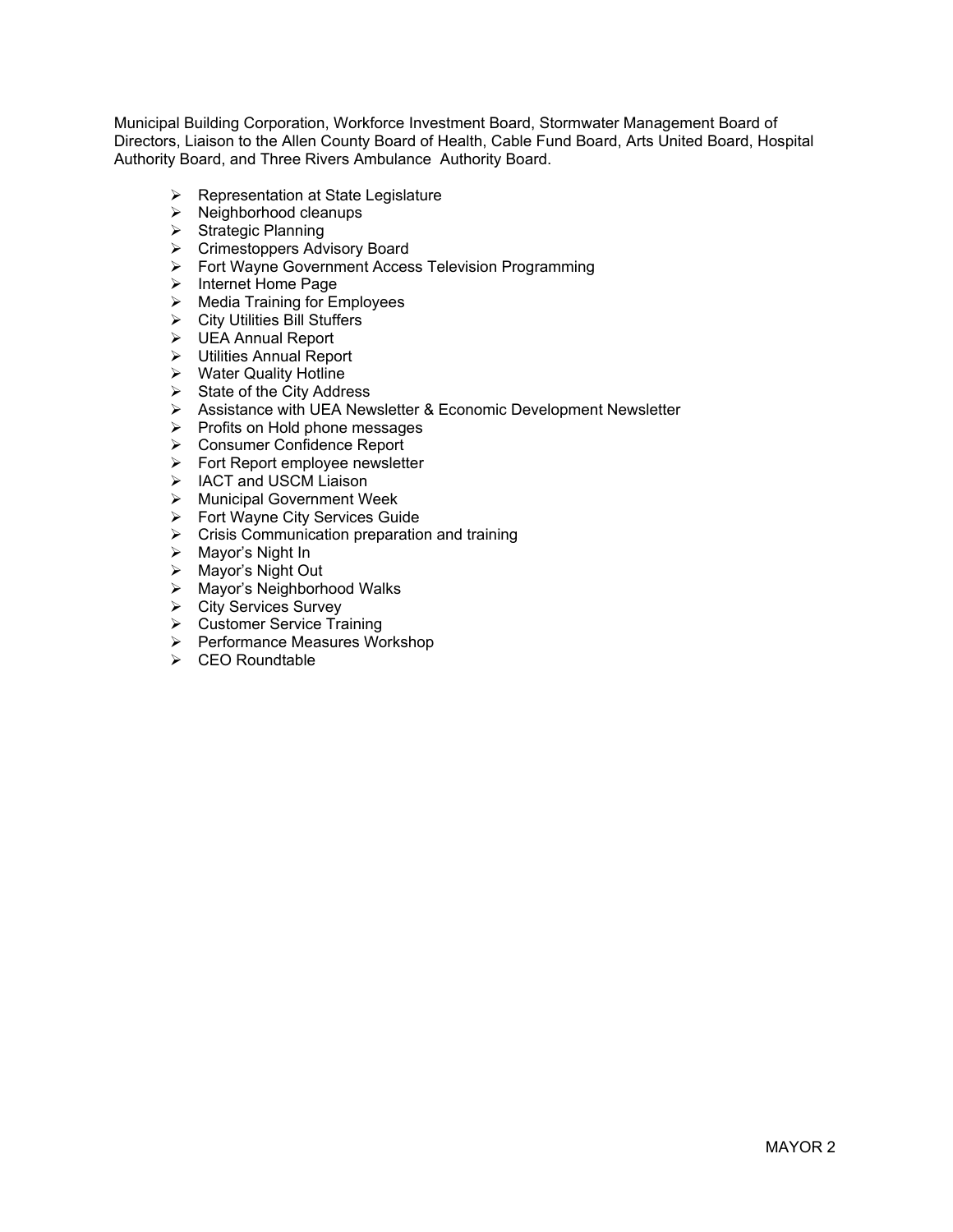|                                     | 2007<br><b>ACTUAL</b> | 2008 ACTUAL<br><b>THRU</b><br>30-Jun-2008 | 2008 REVISED<br><b>BUDGET</b> | 2009<br><b>SUBMITTED</b> | \$ INCREASE<br>(DECREASE)<br>FROM 2008 APPR | % CHANGE<br><b>FROM 2008</b><br>APPR<br><b>TO 2009</b> |  |
|-------------------------------------|-----------------------|-------------------------------------------|-------------------------------|--------------------------|---------------------------------------------|--------------------------------------------------------|--|
| 5111 TOTAL WAGES                    | 865,518               |                                           | 914,718                       | 974,761                  | 60,043                                      | 6.56%                                                  |  |
| 5131 PERF - EMPLOYERS SHARE         | 53,224                |                                           | 63,280                        | 70,670                   | 7,390                                       |                                                        |  |
| 5132 FICA                           | 61,927                |                                           | 69,976                        | 74,570                   | 4,594                                       |                                                        |  |
| 5134 LIFE MEDICAL & HEALTH INSURAN  | 127,500               |                                           | 162,000                       | 171,000                  | 9,000                                       |                                                        |  |
| 5136 UNEMPLOYMENT COMPENSATION      | 771                   |                                           | 914                           | 974                      | 60                                          |                                                        |  |
| 5137 WORKERS COMP INSURANCE         | 1,968                 |                                           | 1,547                         | 1,672                    | 125                                         |                                                        |  |
| 513A PERF - EMPLOYEES/PD BY CITY    | 25,548                |                                           | 27,121                        | 29,243                   | 2,122                                       |                                                        |  |
| 513R RETIREES HEALTH INSURANCE      | 8,500                 |                                           | 9,000                         | 9,000                    |                                             |                                                        |  |
| <b>Total 5100</b>                   | \$1,144,956           | \$639,978                                 | \$1,248,556                   | \$1,331,890              | \$83,334                                    | 6.67%                                                  |  |
| 5213 COMPUTER SUPPLIES              | 760                   |                                           | 2,120                         | 2,120                    | $\overline{\phantom{a}}$                    |                                                        |  |
| 5219 OTHER OFFICE SUPPLIES          | 7,496                 |                                           | 9,200                         | 9,200                    |                                             |                                                        |  |
| 5231 GASOLINE                       | 1,153                 |                                           | 1,700                         | 1,700                    |                                             |                                                        |  |
| 5299 OTHER MATERIALS & SUPPLIES     | 252                   |                                           | 3,100                         | 3,100                    |                                             |                                                        |  |
| Total 5200                          | \$9,662               | \$6,643                                   | \$16,120                      | \$16,120                 | \$-                                         | $0.00\%$                                               |  |
| 531K SEMINAR FEES                   | 3,860                 |                                           | 10,000                        | 8,000                    | (2,000)                                     |                                                        |  |
| 531S SOFTWARE TRAINING              |                       |                                           | 1,000                         | 1,000                    |                                             |                                                        |  |
| 5322 POSTAGE                        | 9,375                 |                                           | 9,300                         | 9,300                    |                                             |                                                        |  |
| 5323 TELEPHONE & TELEGRAPH          | 17,172                |                                           | 17,120                        | 17,120                   |                                             |                                                        |  |
| 5324 TRAVEL EXPENSES                | 23,472                |                                           | 21,200                        | 16,200                   | (5,000)                                     |                                                        |  |
| 5326 MILEAGE                        | 1,203                 |                                           | 4,350                         | 4,350                    |                                             |                                                        |  |
| 532C CELL PHONE                     | 1,275                 |                                           | 4,500                         | 4,500                    |                                             |                                                        |  |
| 532L LONG DISTANCE CHARGES          | 1,022                 |                                           | 1,100                         | 1,100                    |                                             |                                                        |  |
| 5331 PRINTING OTHER THAN OFFC SUPPL | 1,526                 |                                           | 4,800                         | 4,800                    |                                             |                                                        |  |
| 5332 PUBLIC OF LEGAL NOTICES/ADVTER | $\sim$                |                                           | 1,000                         | 1,000                    |                                             |                                                        |  |
| 5334 PUBLIC RELATIONS               | 7,923                 |                                           | 30,220                        | 30,220                   |                                             |                                                        |  |
| 5342 LIABILITY INSURANCE            | 695                   |                                           | 1,349                         | 1,665                    | 316                                         |                                                        |  |
| 5363 CONTRACTED OTHER EQUIPMT REPAI |                       |                                           | 600                           | 600                      |                                             |                                                        |  |
| 5367 MAINT. AGREEMENT - SOFTWARE    | 3,340                 |                                           |                               |                          |                                             |                                                        |  |
| 5369 CONTRACTED SERVICE             | 15,779                |                                           | 8,000                         | 8,000                    |                                             |                                                        |  |
| 536T GARAGE CONTRACT - TARGET       | $\sim$                |                                           |                               | 614                      | 614                                         |                                                        |  |
| 5372 VEHICLE RENTAL                 | 3,182                 |                                           | 6,000                         |                          | (6,000)                                     |                                                        |  |
| 5374 OTHER EQUIPMENT RENTAL         | 597                   |                                           |                               |                          |                                             |                                                        |  |
| 5377 CC BUILDING PARKING            | 473                   |                                           | 600                           | 600                      |                                             |                                                        |  |
| 5391 SUBSCRIPTIONS AND DUES         | 14,739                |                                           | 18,500                        | 18,500                   |                                             |                                                        |  |
| 5399 OTHER SERVICES AND CHARGES     | 137                   |                                           | 1,500                         | 1,500                    |                                             |                                                        |  |
| <b>Total 5300</b>                   | \$105,772             | \$46,949                                  | \$141,139                     | \$129,069                | (\$12,070)                                  | $-8.55\%$                                              |  |
| 5443 PURCHASE OF OFFICE EQUIPMENT   | $\blacksquare$        |                                           | 1,400                         | 1,400                    | $\blacksquare$                              |                                                        |  |
| <b>Total 5400</b>                   | \$-                   | \$-                                       | \$1,400                       | \$1,400                  | \$-                                         | $0.00\%$                                               |  |
| Total                               | \$1,260,390           | \$693,570                                 | \$1,407,215                   | \$1,478,479              | \$71,264                                    | 5.06%                                                  |  |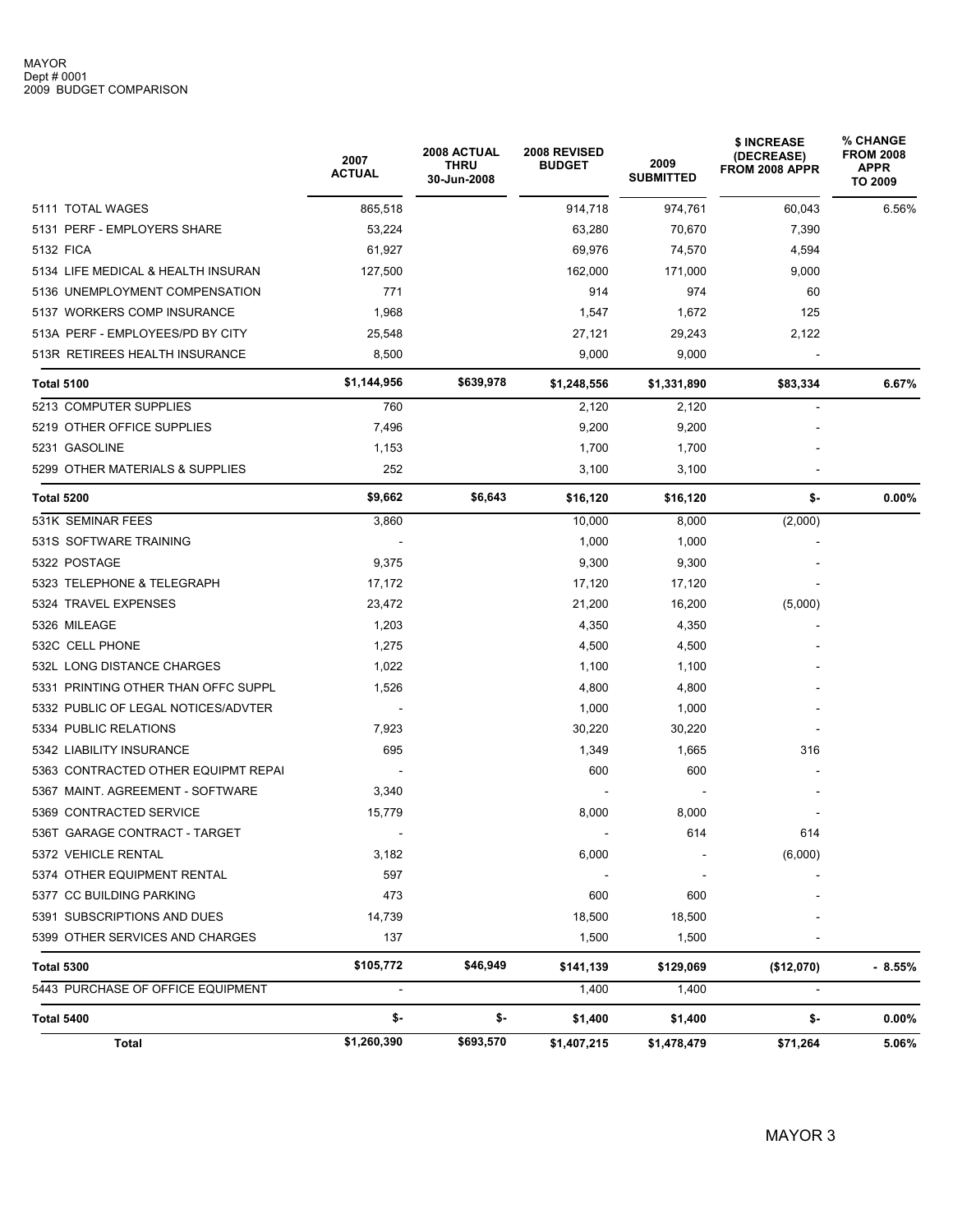| Mayor's Office 2009-2013 Capital Improvement Program |                                               |                          |                                      |      |                             |                          |      |  |  |  |  |
|------------------------------------------------------|-----------------------------------------------|--------------------------|--------------------------------------|------|-----------------------------|--------------------------|------|--|--|--|--|
|                                                      | <b>FUNDING SOURCE CODE:</b>                   | <b>GRP-Grant Pending</b> |                                      |      | PT-Property Tax             |                          |      |  |  |  |  |
|                                                      | CC-Cumulative Capital Fund                    | LE-Lease                 |                                      |      | <b>RB-Revenue Bond</b>      |                          |      |  |  |  |  |
|                                                      | <b>CDBG-Community Development Block Grant</b> |                          | InfraBd-Infrastructure Bond          |      | ST-State Source             |                          |      |  |  |  |  |
|                                                      | CEDIT-Co. Economic Development Income Tax     |                          | <b>LRS-Local Roads &amp; Streets</b> |      | <b>SU-Sewer Utility</b>     |                          |      |  |  |  |  |
|                                                      | <b>CO-County Source</b>                       | MISC-Miscellaneous       |                                      |      | SWU-Stormwater Utility      |                          |      |  |  |  |  |
|                                                      | FED-Federal Source                            |                          | MVH-Motor Vehicle Highway            |      | TIF-Tax Increment Financing |                          |      |  |  |  |  |
|                                                      | <b>GOB-General Obligation Bond</b>            |                          | PCBF-Park Cumulative Bldg. Fund      |      | UF-User Fee                 |                          |      |  |  |  |  |
|                                                      | <b>GRA-Grant Approved</b>                     | <b>PS-Private Source</b> |                                      |      | <b>WU-Water Utility</b>     |                          |      |  |  |  |  |
| Item#                                                | <b>Project Title &amp; Description</b>        | <b>Funding</b>           |                                      |      | <b>Expenditure</b>          |                          |      |  |  |  |  |
|                                                      |                                               | <b>Source</b>            | 2009                                 | 2010 | 2011                        | 2012                     | 2013 |  |  |  |  |
|                                                      | <b>Equipment Purchases</b>                    |                          |                                      |      |                             |                          |      |  |  |  |  |
|                                                      | a. Printer                                    | <b>PT</b>                | 1,400                                |      |                             | $\overline{\phantom{a}}$ |      |  |  |  |  |
|                                                      | <b>Computer Replacement</b>                   | CС                       | $\overline{\phantom{0}}$             |      |                             | $\overline{\phantom{a}}$ |      |  |  |  |  |
| <b>TOTAL</b>                                         |                                               |                          | 1,400                                |      |                             | ٠                        |      |  |  |  |  |

1. a. Purchase of replacement printer for Mayor according to City guidelines. Printer will be replaced only if the the equipment fails.

2. Replacement of computers per City guidelines.